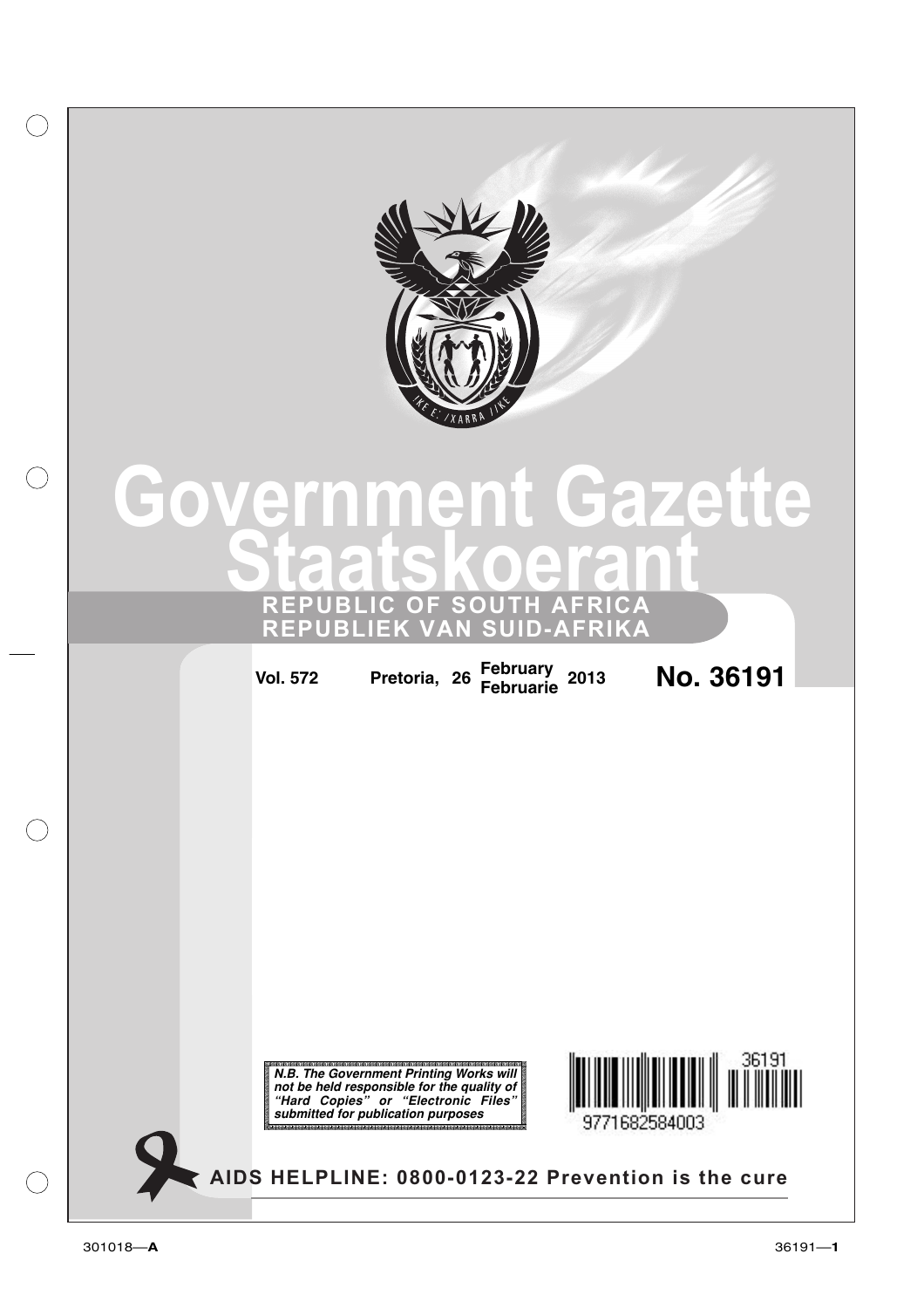#### **IMPORTANT NOTICE**

**The Government Printing Works will not be held responsible for faxed documents not received due to errors on the fax machine or faxes received which are unclear or incomplete. Please be advised that an "OK" slip, received from a fax machine, will not be accepted as proof that documents were received by the GPW for printing. If documents are faxed to the GPW it will be the sender's responsibility to phone and confirm that the documents were received in good order.**

**Furthermore the Government Printing Works will also not be held responsible for cancellations and amendments which have not been done on original documents received from clients.**

|  |  | <b>CONTENTS • INHOUD</b> |
|--|--|--------------------------|
|--|--|--------------------------|

| No.                      | Page<br>No. | Gazette<br>No. |
|--------------------------|-------------|----------------|
| <b>GOVERNMENT NOTICE</b> |             |                |

**Basic Education, Department of**

Government Notice

| 144 National Education Policy Act (27/1996): The establishment of a Ministerial Committee to investigate the implemen- |       |
|------------------------------------------------------------------------------------------------------------------------|-------|
|                                                                                                                        | 36191 |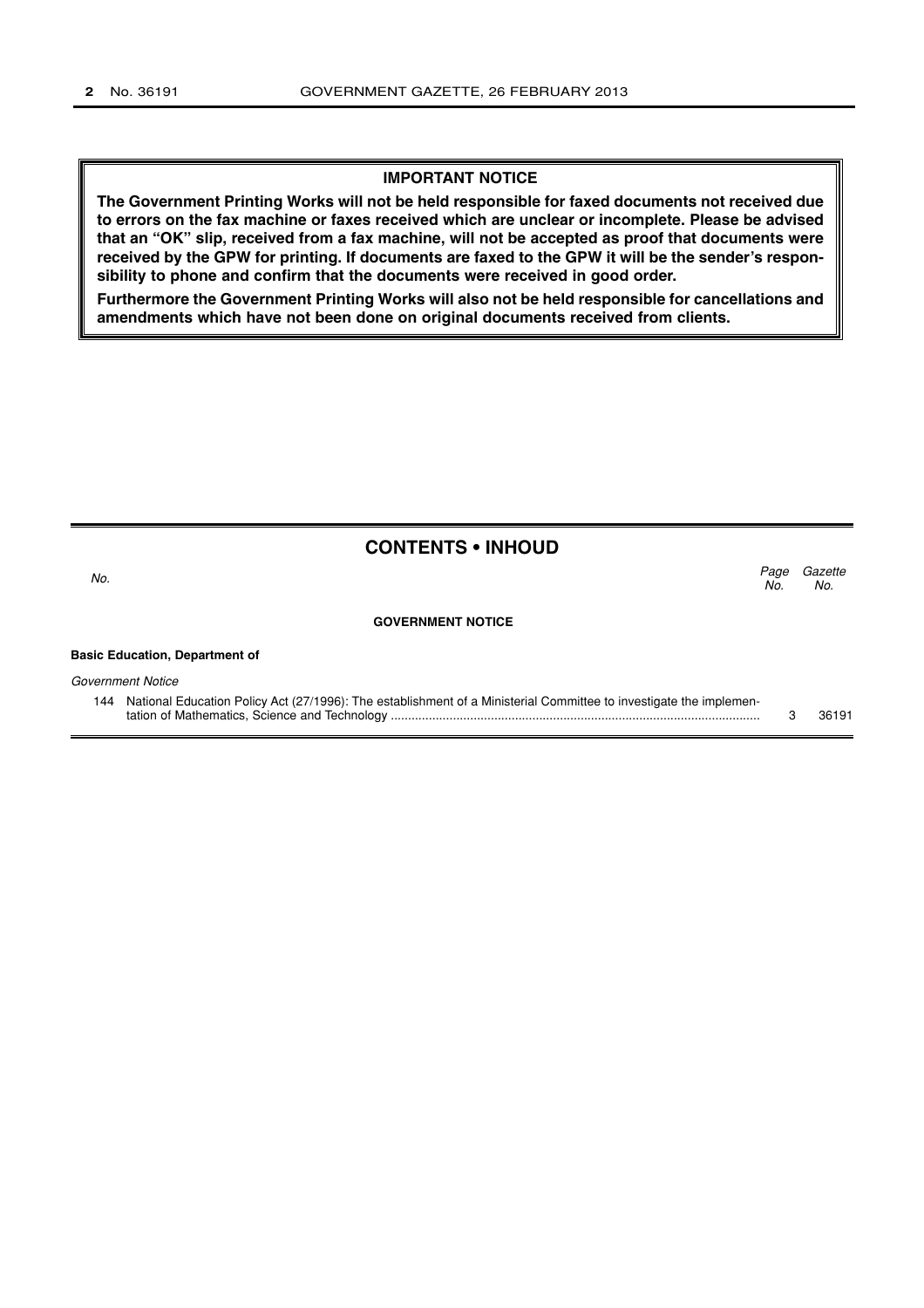## GOVERNMENT NOTICE

### **DEPARTMENT OF BASIC EDUCATION**

**No. 144 26 February 2013**

NATIONAL EDUCATION POLICY ACT, 1996 (ACT NO. 27 OF 1996)

# THE ESTABLISHMENT OF A MINISTERIAL COMMITTEE TO INVESTIGATE THE IMPLEMENTATION OF MATHEMATICS, SCIENCE AND TECHNOLOGY

- 1. I, Angelina Matsie Motshekga, Minister of Basic Education, hereby, establish a Ministerial Committee to investigate the implementation of Mathematics, Science and Technology.
- 2. The terms of reference of the Ministerial Committee will be as follows:
	- (a) The team will investigate the implementation of Mathematics, Science and Technology programmes conducted in provinces in order to:
		- (i) Identify what has and has not been implemented, and the reasons for non-implementation
		- (ii) identify the strengths and weaknesses of implementation of programmes and plans
		- (iii) monitor Grade 9 interventions, use of workbooks and teacher resource centres, Dinaledi, and the competence of Maths, Science and Technology teachers
		- (iv) make recommendations on the nature of support that the national department could provide to provinces;
- 4. The following persons will serve as members on the Mathematics, Science and Technology Ministerial Committee:

| <b>MEMBERS</b>                        |
|---------------------------------------|
| Professor John Dolman Bradley (Chair) |
|                                       |
| <b>Prof Sadha Moodley</b>             |
|                                       |
|                                       |